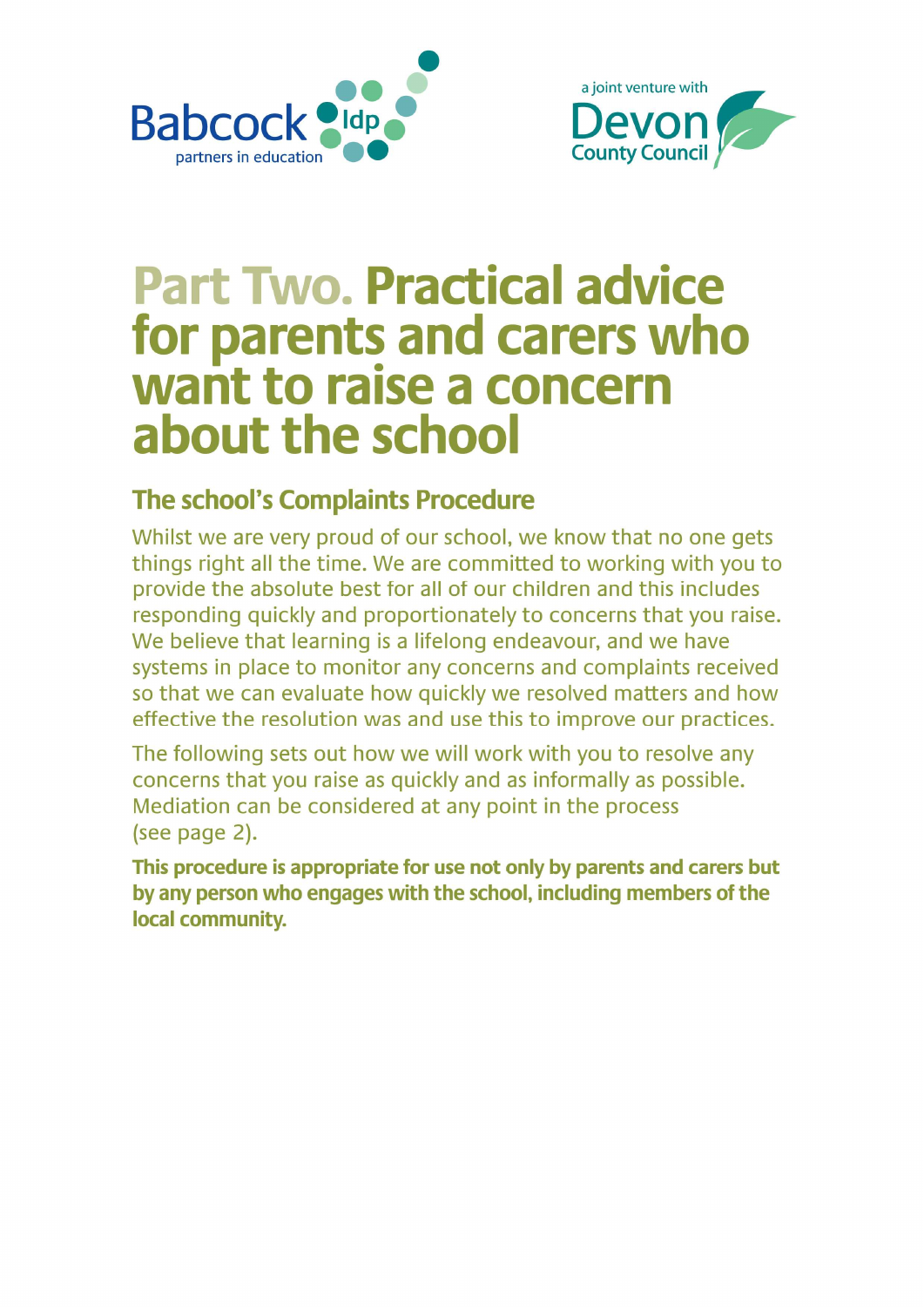## School Resolution (Informal Stage 1)

If you are concerned or unhappy with the way the school or a member of its staff has treated you, or you are concerned or unhappy with the way the school is operating its policies and procedures, then you can raise your concerns or make a complaint.

Usually the best way to deal with a concern or complaint is for the member of staff, headteacher or school governor to talk with you so that they can understand what your concern or complaint is about, and take any appropriate action to put things right. The school will determine who is most appropriate to carry this out depending on the nature of the concern.

The person dealing with your concern may also want to take the opportunity to explain what has happened from the perspective of the school or staff member involved. Low level concerns or complaints can be dealt with quickly and effectively by the headteacher or a governor using this approach, which is known as a 'School Resolution'.

This way of dealing with your concern or complaint means solving, explaining, clearing up or settling your concern or complaint directly with you. It will not result in conduct or capability action being taken against an individual member of staff, and the complaint will be closed after the process is completed.

Resolving your complaint in this manner can help to improve the service your community receives from the school.

#### How does the School Resolution process work?

Once you have raised your concern or complaint, the person who is looking into it will contact you within 5 working days (in term time). They can arrange to talk to you face-to-face, on the telephone, or they can contact you by letter if you prefer.

For your part, you will need to:

- tell the school what happened and how you felt about it
- say what action you would like to see taken as a result
- agree the process for resolving your concern or complaint

This School Resolution process is not about apportioning blame or about staff being dealt with through formal conduct or capability procedures – schools are centres of learning for everyone, and it is about learning from what has happened and working with you to make sure it doesn't happen again.

For its part, the school will:

- listen to your concerns
- explain what can happen to resolve your concern or complaint
- confirm with you the process that will be followed and who will deal with it
- if necessary, carry out a more detailed investigation into your concern or complaint. This is called a 'School Investigation' (see section on 'School Investigation' at the end of this document)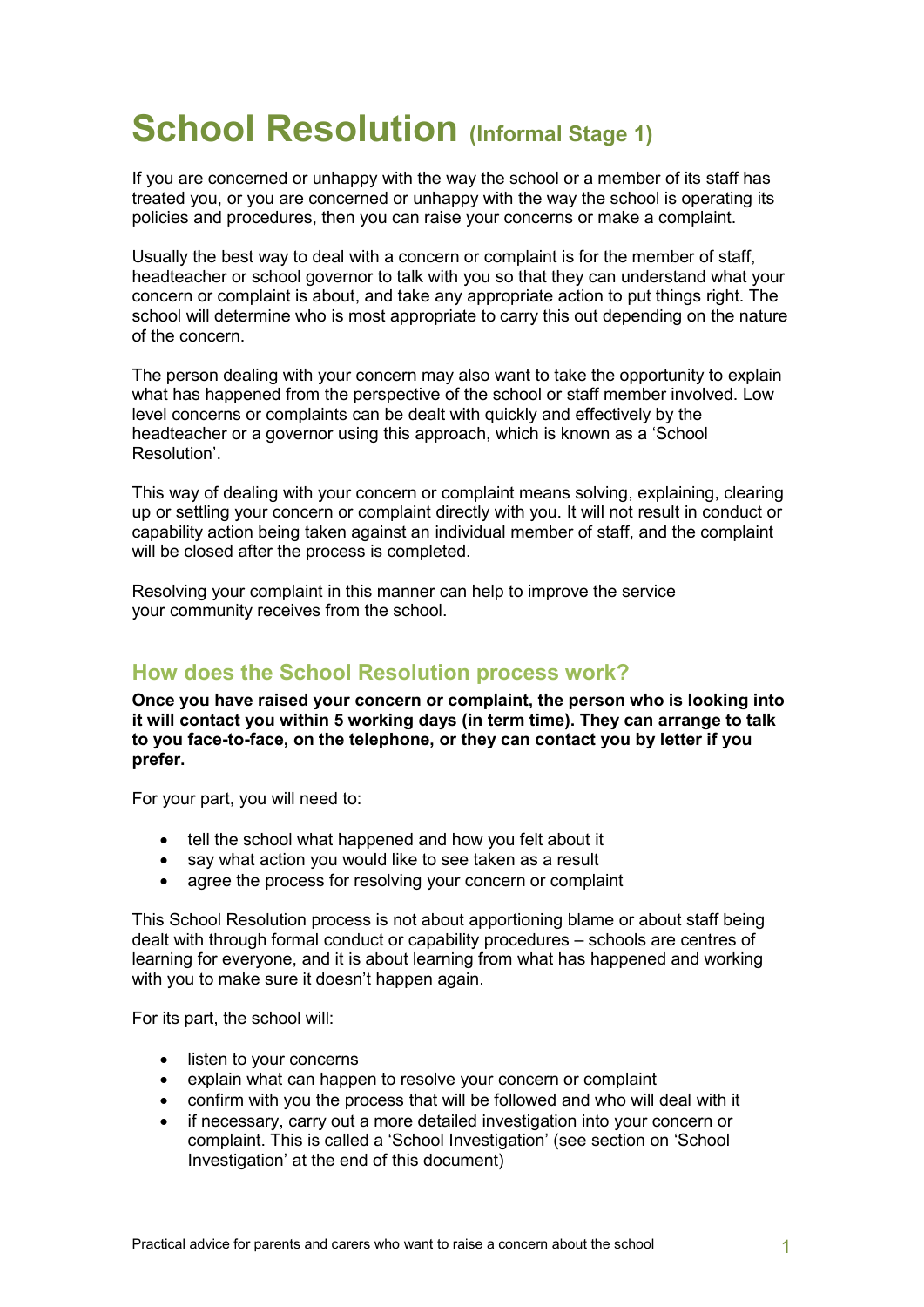provide information for parents and carers of children with SEND (Special Educational Needs and Disability) about how they can access support from The Devon Information Advice and Support service (this is a requirement in the SEND Code of Practice) www.devonias.org.uk 01392 383080, devonias@devon.gov.uk

#### What can I expect from the School Resolution?

Most concerns or complaints are not likely to involve extensive or lengthy enquiries, and therefore you should expect an approach that is proportionate to the issue you have raised.

As the School Resolution process is aimed at quickly resolving your concern or complaint and learning from it, it won't lead to conduct or capability proceedings against a member of staff. However, where appropriate, the member of staff might receive further support or training as a result.

If your concern or complaint is an expression of dissatisfaction with something the school has either done or not done, and not about somebody - for example, about the way the school operates its policies or is directed to fulfil its statutory obligations - then it will still be resolved using this 'School Resolution' approach.

### Mediation

Sometimes during the handling of a complaint, communication between parents and the school can become difficult. Mediation can be a very useful way of helping people to resolve their differences and find an agreed way forward. Both parties need to agree to mediation. The school (or the parent) may suggest mediation, if communication becomes a problem.

Mediation can be sought at any point during the processes of resolution and investigation. The mediation process is informal, impartial and voluntary, and aims to resolve conflicts to the benefit of all. It does not apportion blame and concentrates on developing a better understanding of each other's point of view and works to secure future relationships. For more information, please contact: roger.morris@devon.gov.uk 07966 474364.

For issues raised relating to SEND (Special Educational Needs and Disability) resources, specialist mediation is a requirement in the SEND Code of Practice. For more information please contact The Devon Information Advice and Support service: devonias@devon.gov.uk.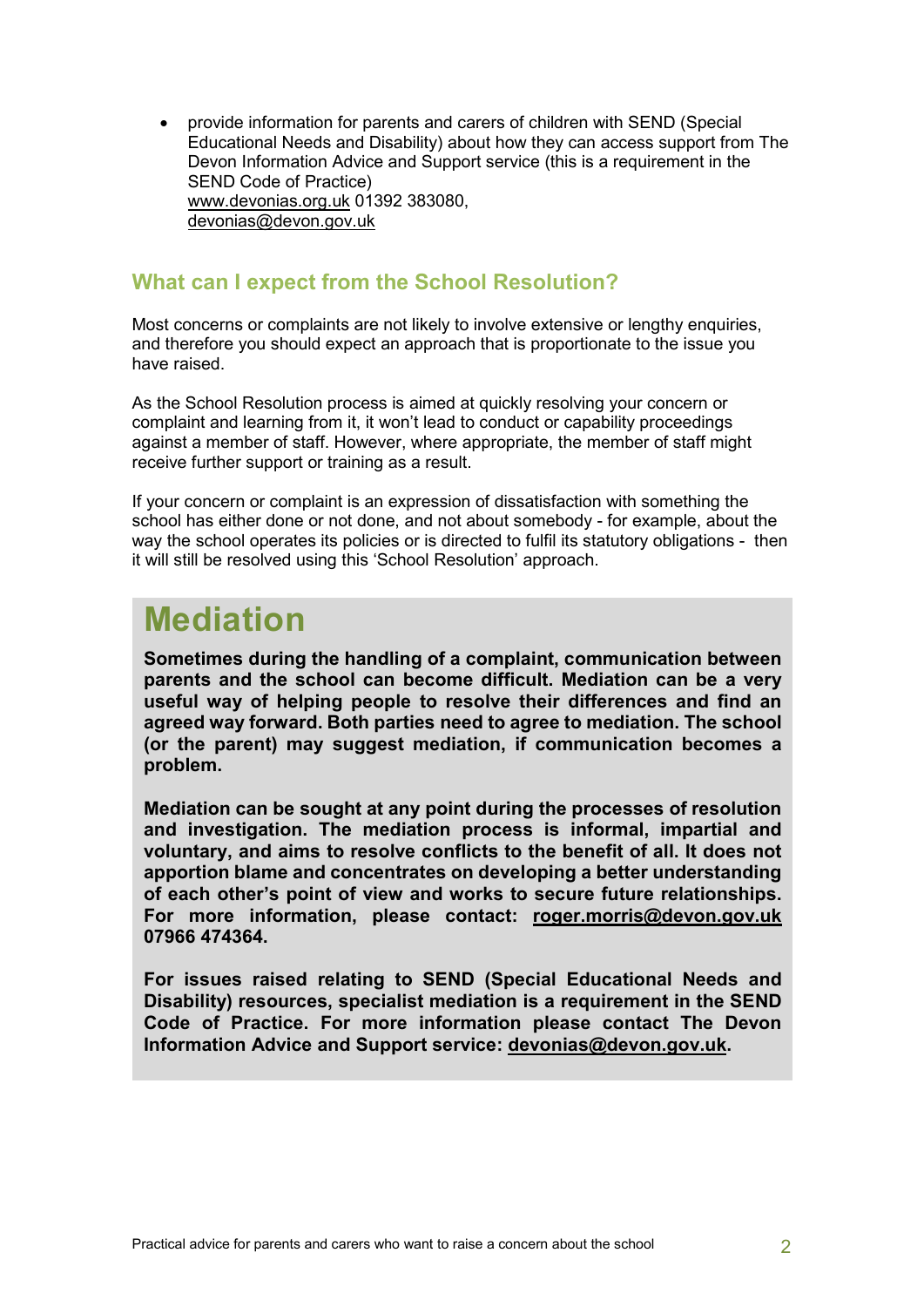#### What happens next?

There are different ways of dealing with the concern or complaint using The School Resolution Process. These include:

- immediate resolution by providing information face-to-face or by telephone, as you choose
- a letter from the school concluding the matter after proportionate consideration, explaining what has been done
- individual communication between the you and the person your concern or complaint was about and/or a face-to-face meeting with the person your concern or complaint was about. The person your concern or complaint was about will need to agree to a face-to-face meeting taking place

When the named person has looked into your concerns you will receive further communication from the school within 10 working days of the original concern being raised. However, if the concern is complex, the person working on the School Resolution may contact you to let you know that more time is needed to look more fully into the matter.

#### What might happen as a result?

The school could take the following actions to resolve your concern or complaint:

- give you information or an explanation to clear up a misunderstanding
- apologise on behalf of the school
- learn from the issue, accepting that something could have been handled better and explaining what has been done to stop the same thing happening again
- arrange action by the headteacher to address an issue with a member of staff through support and development
- apologise on behalf of the person your concern or complaint was about but only if they agree to this
- arrange action by the governing body to address matters of policy or procedure

### School Investigation – The Formal Complaints Procedure (Stage 2 and 3)

If the complaint is about the headteacher or one of the governors, then any letter of complaint should be addressed to the chair of governors c/o the school. If the complaint is about the chair of governors, then this should be addressed to the vice chair of governors.

Stage 2 will be carried out by the headteacher and Stage 3 by a governor However if the complaint refers to the headteacher the investigation will go straight to stage 3 for investigation by the chair of governors (or delegated to another impartial governor).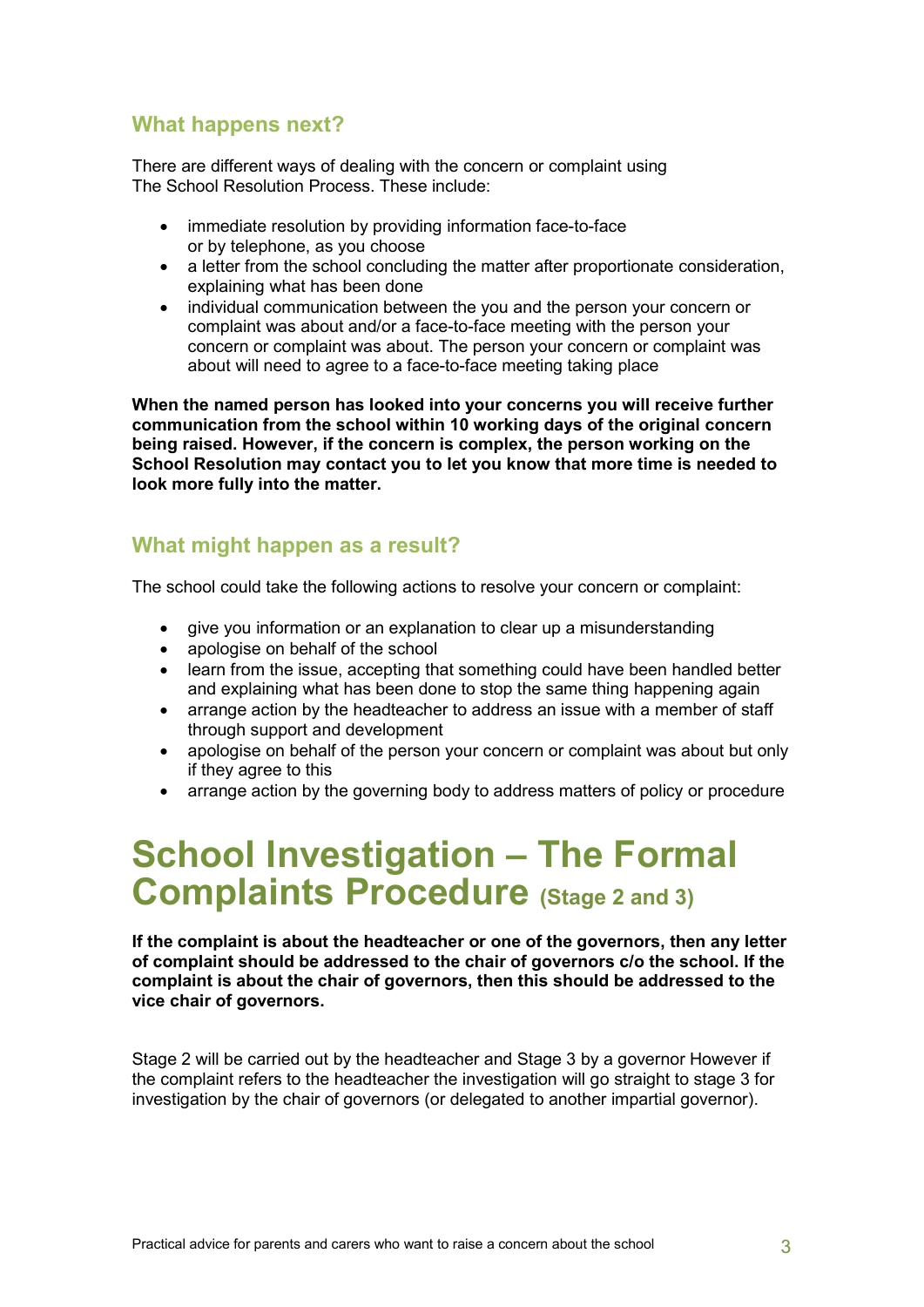If following the school resolution stage, you, or the person dealing with your concern considers that your concern needs a more detailed investigation, or where the School Resolution has not delivered a satisfactory conclusion, a School Investigation will follow.

Although this is a formal investigation into your complaint, it will still be in the spirit of quickly reaching an effective outcome and maintaining positive and productive relationships. All parties need to work together to maintain productive relationships, and establish a way forward in partnership. This investigation may call for more information to be gathered before the person investigating can explain what has happened from the perspective of the school or the staff member involved. This way of dealing with your concern or complaint means solving, explaining, clearing up or settling your complaint directly with you, but doing so with a more detailed investigation than at a School Resolution level.

#### How does the School Investigation process work?

Once you have raised your concern or made your complaint, the headteacher or governor who is looking into it will contact you within 5 working days (term time). They can arrange to talk to you face-to-face, on the telephone or they can contact you by letter if you prefer.

For your part, you will need to:

- tell the school what happened and how you felt about it
- say what action you would like to see taken as a result
- agree the process for resolving your concern or complaint
- agree timescales and pathways for communication

For its part, the school will:

- listen to your concerns
- explain what can happen to resolve your concern or complaint
- confirm with you the process that will be followed and who will deal with it
- carry out a more detailed investigation into your concern or complaint
- produce and supply all parties with a written report of the findings
- ensure that any relevant findings are taken forward to influence school practice and policy

#### What can I expect from a School Investigation

Some concerns or complaints may demand more detailed and perhaps time consuming enquiries, and therefore you should expect an approach that is proportionate to the complaint you have made. The person investigating your concern should keep in regular contact to keep you informed of progress on the matter.

Nevertheless, the School Investigation process aims to quickly resolve your concern or complaint and identify any learning from it.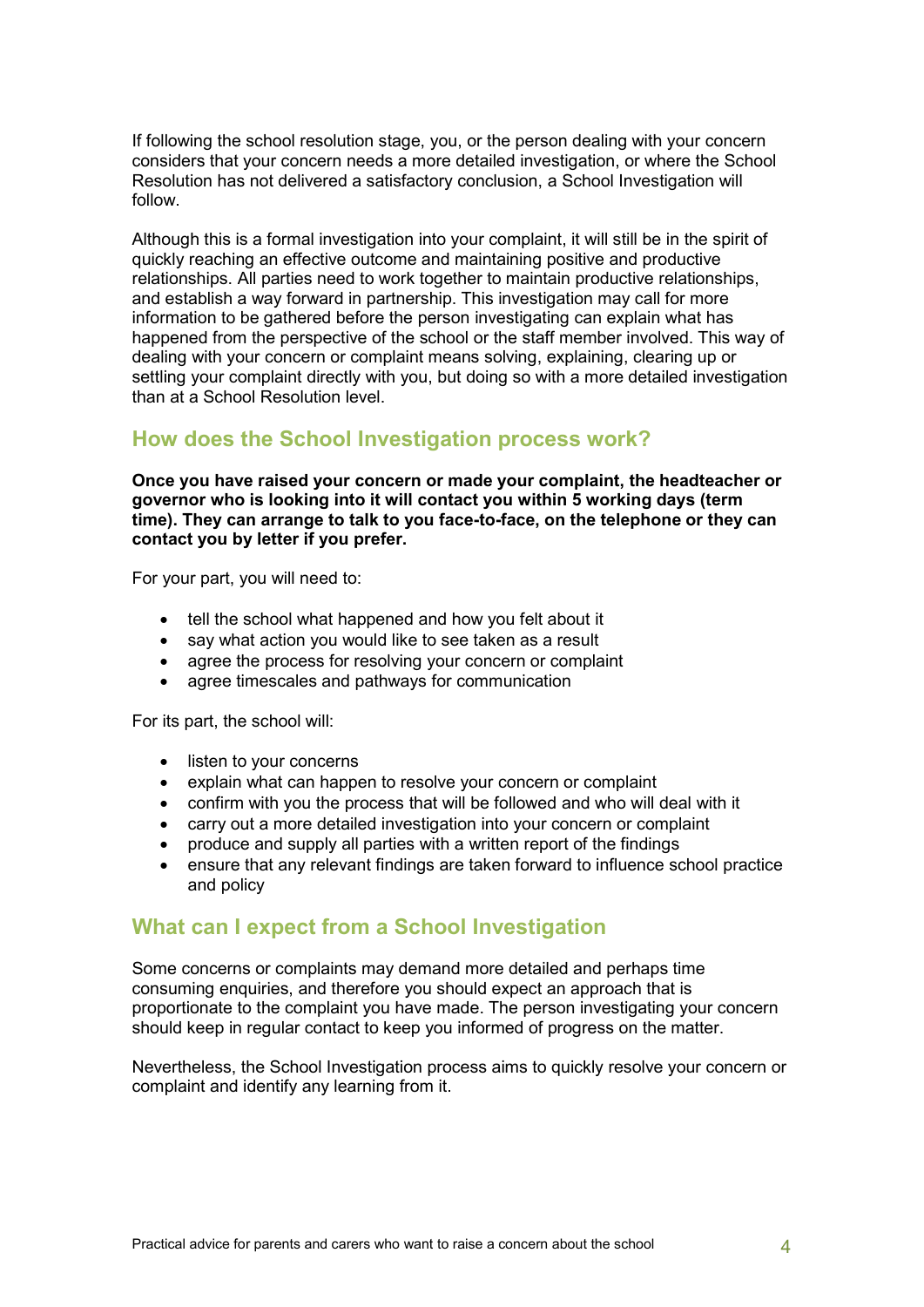#### What happens next?

Your concern or complaint will be the subject of a proportionate investigation. This means that the amount of time dedicated to the matter will be in accordance with the seriousness of the matter.

At the conclusion, one of a number of things **may** follow. These include:

- resolution by providing information face-to-face or by telephone – as you choose
- a letter from the school concluding the matter after a proportionate investigation and explaining what has been done
- if your complaint was about an individual, individual communication between you and that person. This is organised through the headteacher or the person dealing with your complaint
- a face-to-face meeting with the person working on your concern or complaint and/or the person your complaint was about. The person your concern or complaint was about will need to agree to a face-to-face meeting taking place

The School Investigation should be completed within 10 working days when you will receive a letter explaining the findings and any actions that may need to happen as a result. However, in complex matters it may take longer. The person investigating will keep in regular contact with you to keep you informed of progress.

#### What might happen as a result?

The school could take the following actions to resolve your concern or complaint and will provide feedback to you on such actions:

- give you information or an explanation to clear up a misunderstanding
- apologise on behalf of the school
- learn from the issue, accepting that something could have been handled better and explaining what has been done to stop the same thing happening again
- arrange action by the governing body to address matters of school policy or procedure
- arrange feedback and support by the headteacher to address any issues arising about a member of staff and their actions or behaviour
- apologise on behalf of the person your complaint was about, but only if they agree to this